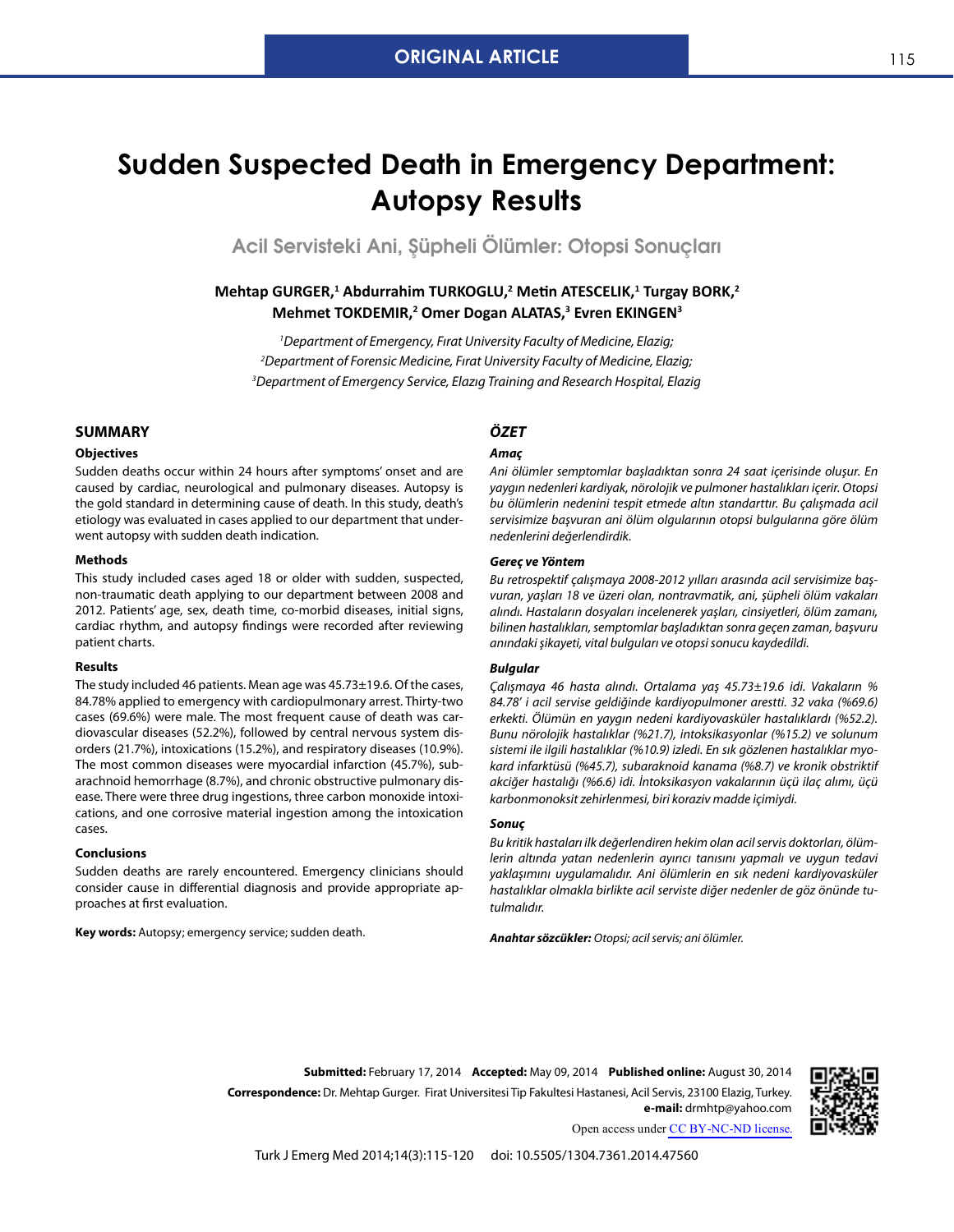# **Introduction**

The World Health Organization (WHO) definition of sudden death, a significant health problem is "death, occurring less than 24 hours from the onset of sudden changes in previous clinical condition".[1,2] Sudden deaths are non-traumatic deaths.<sup>[1]</sup> Autopsy should be performed in order to understand the cause of death in patients who die suspiciously and unexpectedly.<sup>[2-4]</sup> Emergency rooms (ER), a significant entry to hospitals for the critically ill patients, play a crucial role in the treatment and health care of these patients. Management of these patients, who are brought to hospital with a life-threatening condition or with cardiopulmonary arrest, is difficult, and finding the underlying cause and treatment for that cause is challenging. Previous medical history of the patient could be unknown by the health team and family members of the patient who brought him/ her to emergency room, or patient may not have a relative with him/her and this could be his/her first admittance to a hospital. In this circumstance, preexisting diseases of the patient are not disclosed. Most of these patients suffer cardiopulmonary arrest when they are brought to emergency room and a detailed medical history cannot be obtained because the event occurs suddenly and because of absence of eyewitness or family members witnessing the event.[5] We therefore believe that determining the cause of sudden, unexpected deaths in emergency rooms is important in management of the critically ill patients admitted to emergency department.

The purpose of this study was to determine cause of death according to autopsy findings in patients who were brought to our emergency department and who died suddenly, unexpectedly, and non-traumatically.

# **Materials and Methods**

Patients who died within 24 hours, were brought to our emergency department with cardiopulmonary arrest, did not have trauma marks in the body, and whose cause of death cannot be determined during the intervention in ER, as well as non-traumatic cases who died a short time after being admitted to the ER before a diagnoses could be made, were determined to have suffered from sudden, suspicious death. All patients in the study were 18 and over at the time of death. Medical records of the cases who were diagnosed as sudden suspicious death between 2008 and 2012 were analyzed retrospectively. Cause of death in these cases were recorded according to autopsy results. Prior to study, approval was obtained from Fırat University ethical committee. Traumatic deaths and cases who were diagnosed during emergency intervention were excluded.

## **Statistical Analysis**

Data obtained were transferred to SPSS 17.0 (Statistical Package for Social Science) program. Chi Square Test was used for statistical analysis of the data and they were evaluated in 95% confidence interval. A p value < 0.05 was considered statistically significant, and the average of data complying with normal distribution was given as arithmetic mean  $\pm$ standard deviation.

## **Results**

During the five-year-period, 231 patients died in the ER. Among these cases, 46 (19.91%) were considered as sudden and suspicious death. The average age of the cases was 45.73±19.68 (min:18-max:92) and 69.6% were male. Thirtynine cases (84.78%) were brought to emergency department as cardiopulmonary arrest. The average time of stay in the emergency department was 41.95±23.65 minutes (min:10-max:120 min.). According to autopsy reports, most common cause of death was cardiovascular disease (52.2%), followed by central nervous system diseases (21.7%), intoxications (15.2%), and respiratory diseases (10.9%) (Figure 1).

The most common disease was acute myocardial infarction (AMI) (n=20) among the cardiovascular diseases (n=24). This was followed by valve diseases (n=2), aortic dissection (n=1) and pulmonary emboli (n=1). One of the cases with valve disease was pregnant and had aortic stenosis, the other had mitral valve insufficiency.

Among central nervous system diseases (n=10), most common was subarachnoid hemorrhage (SAH) (n=4), followed by intracranial bleeding (n=2), asphyxia due to epileptic seizure (n=2), ischemic stroke (n=1), and meningitis (n=1).

Seven of the cases were intoxication patients. One of these cases took tricyclic antidepressant drug, one case took narcotic substance, one case took benzodiazepine, beta block-

Percentage of cases

Central nervous



**Figure 1.**Distribution of cases according to causes of death.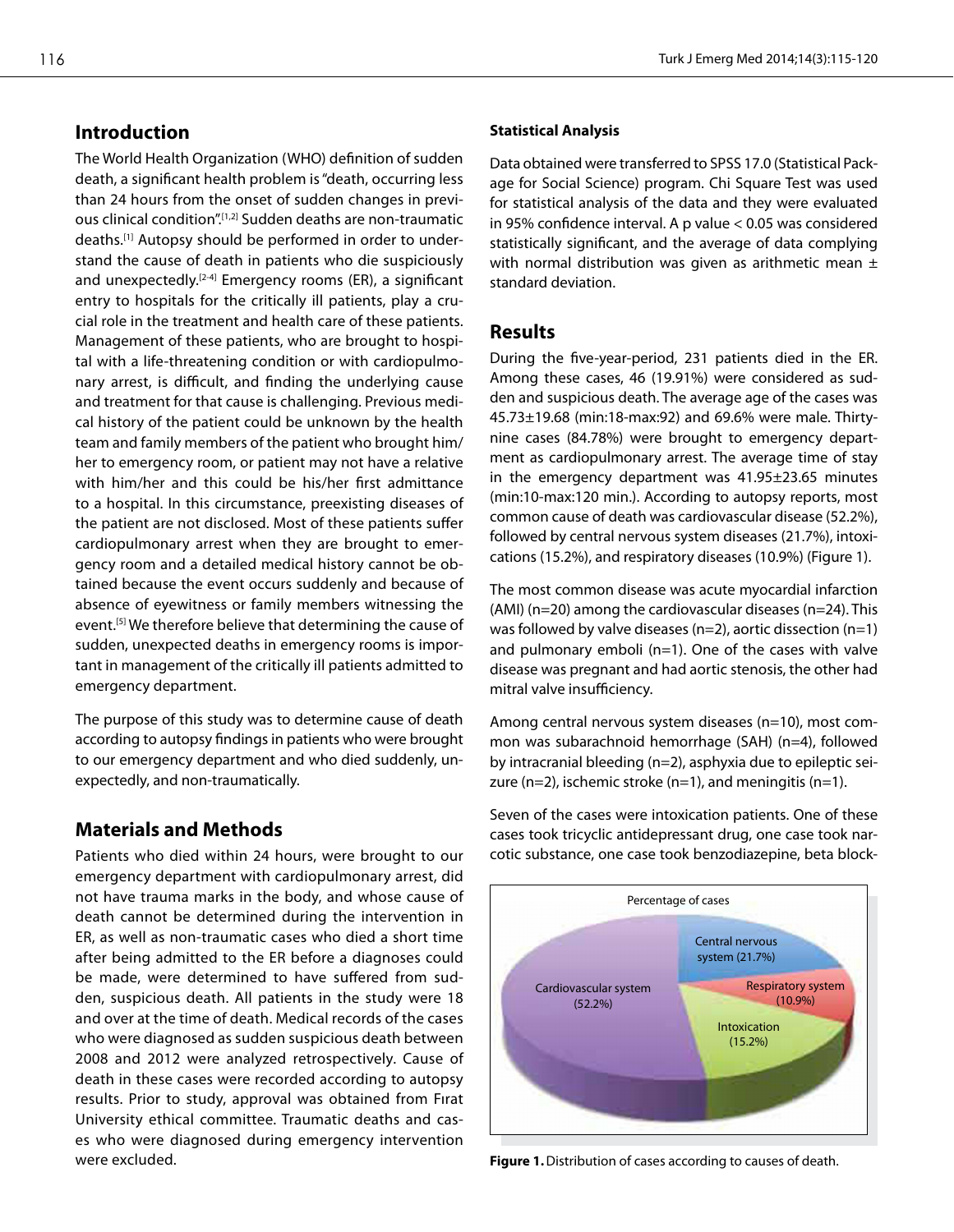|                                                        | n              | $\%$ |
|--------------------------------------------------------|----------------|------|
| Cardiovascular system                                  |                |      |
| Myocardial infarction                                  | 20             | 45.7 |
| Heart valve disease                                    | $\mathcal{P}$  | 4.3  |
| Aortic dissection                                      | 1              | 2.2  |
| Pulmonary embolism                                     | 1              | 2.2  |
| Central nervous system<br>Subarachnoid hemorrhage      | 4              | 8.7  |
| Epilepsy                                               | $\mathcal{P}$  | 4.3  |
| Intracranial hemorrhage                                | $\mathfrak{D}$ | 4.3  |
| Meningitis                                             | 1              | 2.2  |
| Ischemic cerebrovascular disease                       | 1              | 2.2  |
| Respiratory system<br>Chronic obstructive lung disease | 3              | 6.6  |
| Pulmonary failure                                      | $\mathcal{P}$  | 4.3  |
| Intoxication                                           | 7              | 15.2 |
| <b>Total</b>                                           | 46             | 100  |

**Table 1.** Causes of death in sudden death cases according to autopsy results

er and selective serotonin reuptake inhibitor, and one case took corrosive substance. Three cases were carbon monoxide poisoning; one of them was affected from stove, one from water heater, and one from commercial liquefied petroleum gas.

Among respiratory diseases, three cases had respiratory failure due to chronic obstructive lung disease (COLD). One case had respiratory failure due to Behçet's disease, and one case had respiratory failure due to Wegener granulomatosis. Distribution of death causes of the cases according to autopsy results is shown in Table 1.

A statistically significant difference was detected in analysis done between gender of the cases and cause of death in autopsy reports ( $\chi^2$  4.493 p=0.035) (Table 2). Advanced analysis revealed that this significance originated from deaths due to cardiovascular causes and genders.

When causes of death and age groups were investigated, it was seen that central nervous system related deaths were higher among age groups between 18-29 and 40-49, while cardiovascular system related deaths were higher among other age groups (Table 3).

## **Discussion**

Sudden death is a very important public health problem

| <b>Table 2.</b> Distribution of causes of death according to gender |                        |      |                               |      |                           |      |                     |      |              |       |
|---------------------------------------------------------------------|------------------------|------|-------------------------------|------|---------------------------|------|---------------------|------|--------------|-------|
|                                                                     | <b>Causes of death</b> |      |                               |      |                           |      |                     |      |              |       |
| Gender                                                              | Cardiovascular system  |      | <b>Central nervous system</b> |      | <b>Respiratory system</b> |      | <b>Intoxication</b> |      | <b>Total</b> |       |
|                                                                     | n                      | $\%$ | n                             | $\%$ | n                         | $\%$ | $\mathbf n$         | $\%$ | n            | $\%$  |
| Male                                                                | 20                     | 83.3 |                               | 70.0 |                           | 40.0 | 3                   | 42.9 | 32           | 69.6  |
| Female                                                              | 4                      | 16.7 | 3                             | 30.0 | 3                         | 60.0 | 4                   | 57.1 | 14           | 30.4  |
| Total                                                               | 24                     | 100  | 10                            | 100  |                           | 100  |                     | 100  | 46           | 100.0 |

 $(\chi^2=4.493, p=0.035)$ .

**Table 3.** Distribution of causes of death according to age groups

| <b>Causes of death</b> | Age groups     |             |                |             |              |    |              |
|------------------------|----------------|-------------|----------------|-------------|--------------|----|--------------|
|                        | $18-29$        | $30 - 39$   | 50-59<br>40-49 |             | 60 and above |    | <b>Total</b> |
|                        | n              | $\mathbf n$ | $\mathbf n$    | $\mathbf n$ | n            | n  | $\%$         |
| Cardiovascular system  | 3              |             |                | 4           | 9            | 24 | 52.2         |
| Central nervous system | $\overline{4}$ |             |                |             |              | 10 | 21.7         |
| Respiratory system     | C.             |             |                |             |              | 5  | 10.9         |
| Intoxication           |                |             |                |             |              |    | 15.2         |
| Total                  | 11             | 9           | 6              |             | 13           | 46 | 100.0        |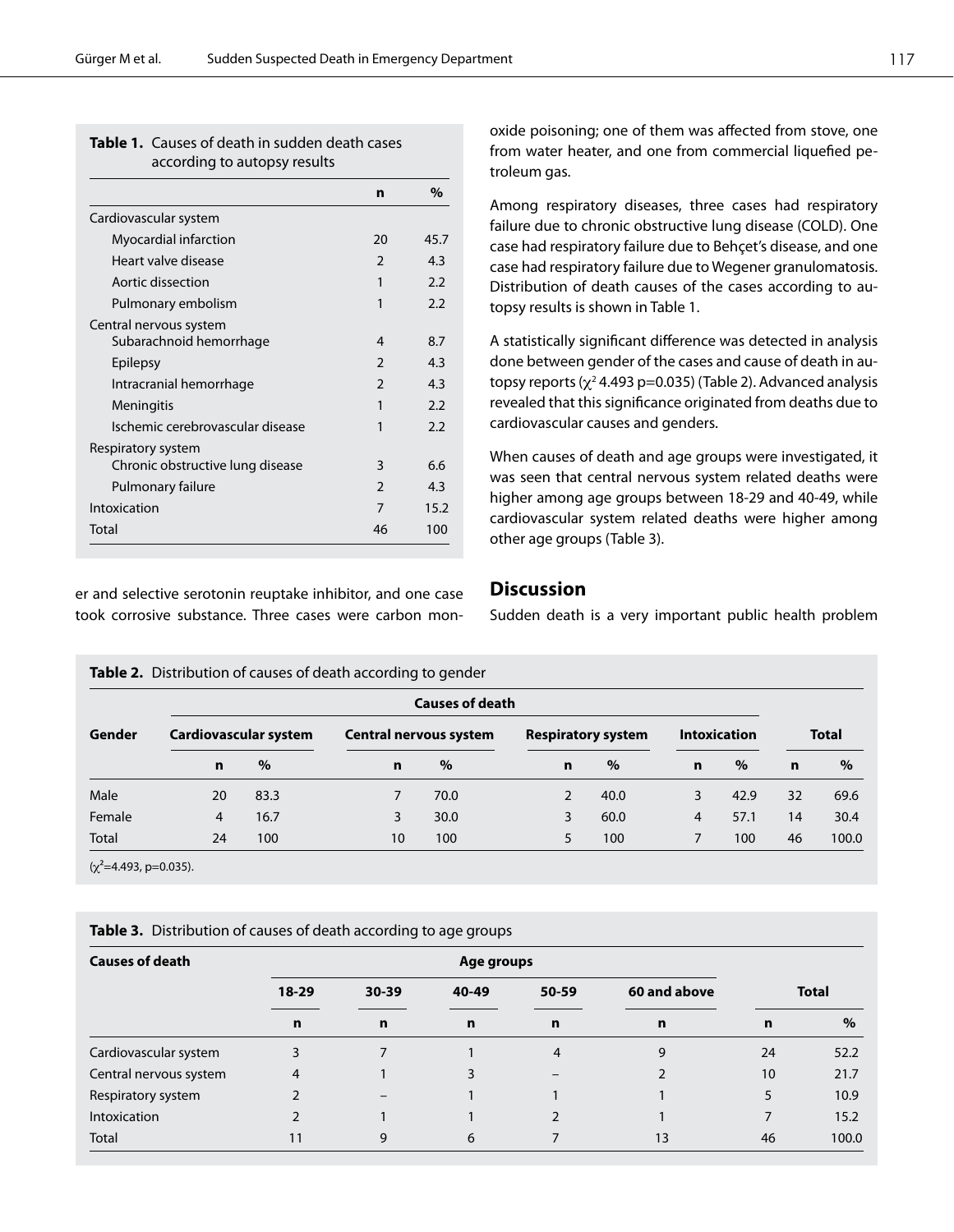worldwide, and time interval between onset of symptoms and mortality is less than 24 hours.[1] Autopsy is required to explain cause of death in these cases.<sup>[2]</sup> Although it differs from one country to another, the most common cause of natural sudden deaths is cardiovascular disease, while central nervous system disease is second. We found that the most common non-traumatic sudden deaths in our emergency department occurred due to cardiovascular diseases (52.2%), followed by central nervous system disease (21.7%), intoxications (15.2%), and respiratory system diseases (10.9%).

It is reported that 78.4% of the suspected deaths occur at the scene.[7] In our cases, 84.7% were brought to emergency room as cardiopulmonary arrest. However, since our study was a retrospective one, no information during file analysis could be achieved whether arrest was at the scene or on the way to ER.

Most common cardiovascular diseases that cause death include coronary heart disease, hypertrophic cardiomyopathy, aortic diseases, and pulmonary emboli.[8] Cause of death in youngsters is different from adults. Congenital heart diseases, myocarditis, hypertrophic cardiomyopathy, and conduction system anomaly are the most common underlying causes below 20 years of age.<sup>[9,10]</sup> Incidence of coronary artery disease increase with age and is most common above 30 years of age.<sup>[10]</sup> Manfredini et al.<sup>[11]</sup> found in a study in Italy that AMI was responsible for 55% of 732 sudden death cases, pulmonary emboli in 7.5%, aortic aneurism rupture in 3.8% and stroke in 2.3%. Thomas et al.<sup>[12]</sup> reported 322 sudden death cases aged between 18-69 as a result of three-year-analysis. They detected ischemic heart disease in 58.7% of these cases, non-ischemic heart disease in 7.5%, respiratory disease in 17.7%, central nervous system disease in 4.3%, aortic aneurism in 3.4% and gastrointestinal bleeding in 2.2%. In our study, consistent with the literature, we found that non-traumatic suspicious deaths occurring in our emergency department were most commonly due to cardiovascular system diseases. AMI was present in 45.7% of the cardiovascular diseases and it constituted the most common disease group that caused death. Valve disease was the cause in 4.3% of the cases. In autopsy of one of these cases, aortic stenosis and pregnancy was detected, while mitral insufficiency was found in the other. Case with mitral stenosis had been brought to emergency department in arrest, following a severe exercise. Sudden death in aortic stenosis is well defined and can be precipitated by exercise. Increased cardiac demand associated with physical effort in presence of a fixed left ventricular outlet obstruction can lead to fatal ventricular arrhythmias.[13]

Sudden deaths due to intracranial causes in the adults are

not uncommon among adults and can occur due to trauma, tumor, hemorrhage, ischemic stroke, and epilepsy. Lynch et al.<sup>[14]</sup> examined 499 non-traumatic sudden death cases without known central nervous system abnormality according to autopsy and radiologic findings for 10 years. They found that 48 of these cases occurred due to central nervous system disease. Aneurism rupture was found in 11 of these 48 cases, hemorrhage in 9, tumor-cyst in 8, subdural hematoma in 5, sinus vein thrombosis in 4, meningitis in 3, infarction in 3, arteriovenous malformation in 2, cerebral abscess in 1, brain metastasis in 1, arterial dissection in one case. In our study, 10 cases died due to causes related with central nervous system. In four of these SAH was present, two had intraparenchymal bleeding, two had epilepsy, one had meningitis and one had ischemic stroke.

About 15% of the patients with subarachnoid hemorrhage died before being admitted to the hospital, and more than 20% died within 48 hours after onset of symptoms. Sudden deaths related to central nervous system can occur as a result of acute damage or suppression of vital centers. Central nervous system dysfunction or sudden increase in intracranial pressure can result in life-threatening arrhythmias. ECG alterations such as prolongation in QT interval, sharp or reverse T wave, depression or elevation in ST segment, non-sustained ventricular tachycardia, and R on T phenomenon can occur in SAH or other intracranial events. [15,16] These alterations are associated with incompatibility of heart in autonomous control; the heart was found to be normal in autopsies of most of the patients who died because of central nervous system lesion. On the other hand, focal myocytolysis, myofibrillar degeneration, lipofuscin pigment accumulation in myocardium, and histiocyte accumulation in necrosis region were shown in various brain diseases. Autonomous nervous system and several chemical mediators are involved in pathogenesis.<sup>[18]</sup> In autopsies of three cases, we did not find any other pathology that explains cause of death besides SAH in our study. SAH and aspiration were present in one case. No information on ECG alteration could be reached because cases suffered arrest when they were brought to emergency department.

Epilepsy is one of the most common serious neurologic disorders worldwide and risk of early death is 2-3 times greater compared to general population.<sup>[17,18]</sup> Onset of epilepsy at early age, long and frequent seizures, generalized tonic clonic seizure, nocturnal seizures, dementia, presence of cerebrovascular disease, asthma, male gender, low antiepileptic drug compliance, low antiepileptic drug levels in postmortem studies, and alcohol use are risk factors. Although the mechanism of death is not well known, cardiac arrhythmia, apnea, neurogenic pulmonary edema, obstructive respiratory failure, and positional asphyxia due to seizure were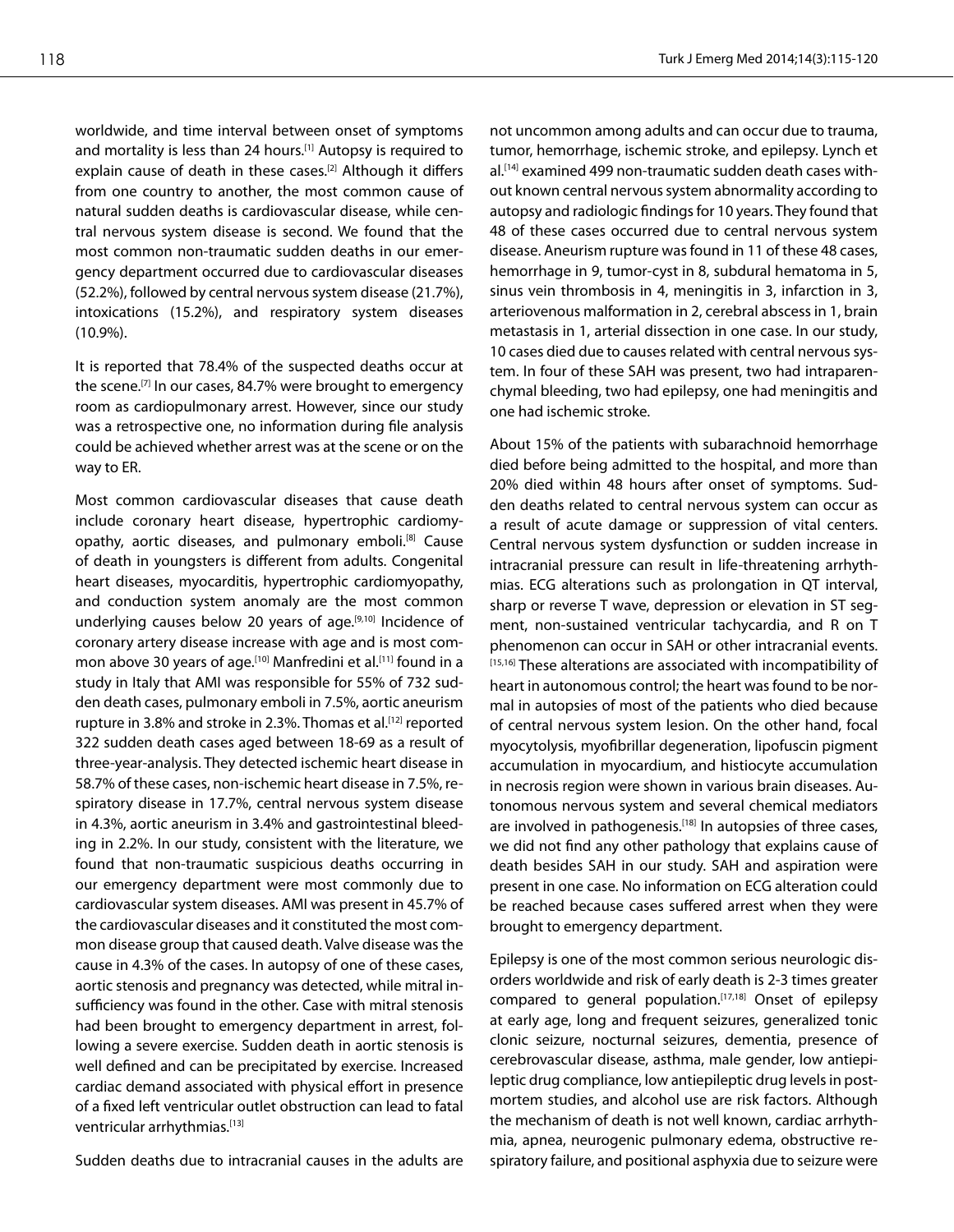suggested. In our study, three of 46 cases had history of epilepsy and it was found that one died because of AMI while two died asphyxia due to epileptic seizure.

Seven of the suspected, sudden death cases were diagnosed as intoxication at the end of autopsy. One of these cases took tricyclic antidepressant drug, one case took benzodiazepine, beta blocker and selective serotonin reuptake inhibitor, and one case took narcotic substance. These cases were brought to emergency department in arrest and diagnosis was made as a result of toxicologic investigation at the forensic medicine department. One of the three study subjects died due to carbon monoxide poisoning was affected from stove, one from water heater, and one from commercial liquefied petroleum gas. All these three cases were found in cardiopulmonary arrest in a closed environment. Autopsies of these cases revealed that cause ıf death was asphyxia due to carbon monoxide, while one case also had aspiration. Carbon monoxide poisoning should be taken into account in deaths occurring, particularly in closed areas.<sup>[19]</sup>

There were five death cases associated with respiratory disease in our study. Among these, three cases had respiratory failure due to chronic obstructive lung disease (COLD), one case had respiratory failure due to Behçet's disease, and one case had respiratory failure due to Wegener granulomatosis. Intermittent hypoxia, Theophylline and cathecolamines can cause ventricular arrhythmias in COLD patients, particularly in those with subclinical myocardial ischemia and sedative tranquilizers, which can lead to death by suppressing respiration.[12] Two COLD cases in our study had been brought to emergency department in arrest and no explanation other than COLD could be found in their autopsies. In one case, the patient suffered cardiopulmonary arrest shortly after being brought to emergency department. Arrhythmia and ischemia sign was not found in ECG of that patient and it was seen in autopsy that no pathology was detected beside COLD.

#### **Limitations**

Since this study is retrospective, detailed information on complaints of the patients prior to arrest, time interval between onset of complaints and arrest, and risk factors for sudden death could not be attained.

#### **Conclusion**

Patients who are brought to the emergency department with cardiopulmonary arrest and no witness and die unexpectedly, or whose cause of death cannot be explained with existing disease and die shortly after being brought to the emergency department without diagnosis should be defined as sudden, suspected death and autopsy should

be performed in order to detect certain cause of death in these forensic cases. Cardiovascular disease is the most common cause underlying the on-traumatic, sudden, suspicious deaths, followed by central nervous system diseases. Acute myocardial infarction is the most important disease among these. We should keep in mind aortic dissection, pulmonary emboli, intoxications, and diseases involving central nervous system and respiratory system beside myocardial infarction in differential diagnosis of sudden death cases brought to emergency department. We believe that underlying causes of sudden and unexpected deaths are crucial in the management of emergency patients.

#### **Conflict of Interest**

The authors declare that there is no potential conflicts of interest.

## **References**

- 1. Akinwusi PO, Komolafe AO, Olayemi OO, Adeomi AA. Pattern of sudden death at Ladoke Akintola University of Technology Teaching Hospital, Osogbo, South West Nigeria. Vasc Health Risk Manag 2013;9:333-9. **[CrossRef](http://dx.doi.org/10.2147/VHRM.S44923)**
- 2. Gülmen MK, Meral D. Ani kardiyak ölümler. Klinik Gelişim 2009;22:56-9.
- 3. Ersoy G, Toprak S. Güncel durumu ile hukuki ve tıbbi açıdan otopsi süreci. Klinik Gelişim 2009;22:64-75.
- 4. Yaniv G, Guranda L, Or J, Zaitsev K, Konen E, Hiss J. Correlation between radiological and pathological findings for a sudden death incident in the emergency department. Isr Med Assoc J 2011;13:707-8.
- 5. Mushtaq F, Ritchie D. Do we know what people die of in the emergency department? Emerg Med J 2005;22:718-21. **[CrossRef](http://dx.doi.org/10.1136/emj.2004.018721)**
- 6. Yağmur F, Din H, Özbek A, Kaya M. Dissekan aort anevrizmasına bağlı ani ölüm: Üç olgu. Düzce Tıp Dergisi 2010;12:68-71.
- 7. Yağmur F, Din H. Kayseri ilinde 2007 yılında adli ölü muayenesi ve otopsileri yapılan olguların değerlendirilmesi. Adli Tıp Dergisi 2009;23:18-24.
- 8. Tian ZX, Lü YY, Nugessur CR, Yan W, Zhao WK, Kong LL, et al. Common underlying diseases do not contribute in determining the causes of sudden unexplained death. Chin Med J (Engl) 2013;126:870-4.
- 9. Meyer L, Stubbs B, Fahrenbruch C, Maeda C, Harmon K, Eisenberg M, et al. Incidence, causes, and survival trends from cardiovascular-related sudden cardiac arrest in children and young adults 0 to 35 years of age: a 30-year review. Circulation 2012;126:1363-72. **[CrossRef](http://dx.doi.org/10.1161/CIRCULATIONAHA.111.076810)**
- 10. Jouven X, Desnos M, Guerot C, Ducimetière P. Predicting sudden death in the population: the Paris Prospective Study I. Circulation 1999;99:1978-83. **[CrossRef](http://dx.doi.org/10.1161/01.CIR.99.15.1978)**
- 11. Manfredini R, Portaluppi F, Grandi E, Fersini C, Gallerani M. Out-of-hospital sudden death referring to an emergency department. J Clin Epidemiol 1996;49:865-8. **[CrossRef](http://dx.doi.org/10.1016/0895-4356(96)00114-X)**
- 12. Thomas AC, Knapman PA, Krikler DM, Davies MJ. Commu-